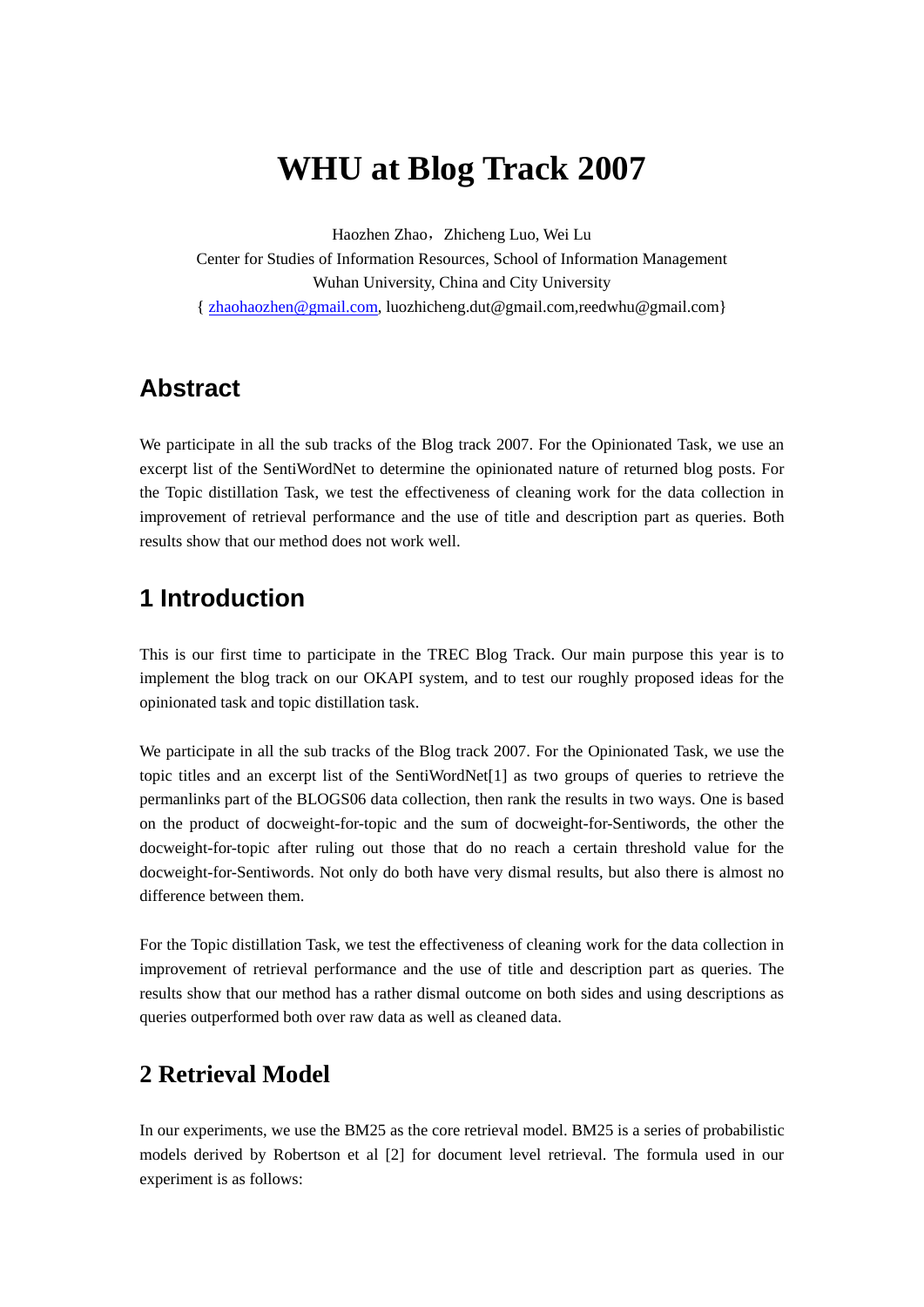$$
w_j(\overline{d}, C) = \frac{(k_1 + 1)tf_j}{k_1((1 - b) + b\frac{dl}{avdl}) + tf_j} \log \frac{N - df_j + 0.5}{df_j + 0.5}
$$
(1)

, where *C* denotes the document collection,  $tf_j$  is the term frequency of the *j*th term in document *d*, *dfj* is the document frequency of term *j, dl* is the document length, *avdl* is the average document length across the collection, and  $k_l$  and  $b$  are tuning parameters which normalize the term frequency and element length.

Then the document score is obtained by term weights of terms matching the query q:

$$
w(d,q,c) = \sum_{j} w_j(d,c) \cdot q_j \tag{2}
$$

## **3 Opionion retrieval task**

#### **3.1 Model for Opinion retrieval task**

The aim of opinion retrieval task is to find opinionated blog posts on a given topic. We view the solution to this problem in two steps: one is to locate blog posts relevant to the topic, then judge its opinionated nature. Our experimental steps are as follows:

**Indexing the collection** We use the OKAPI system to index the permanlinks part of the collection.

**Opinionated nature detection** We choose the SentiWordNet, a list cosisting 115,341 words marked with positive and negative orientation scores ranging from 0 to 1. We extracted a subset of 7999 opinionated words from the SentiWordNet according to the principle that the selected words' orientation strength is over 0.4, which is similar to Attardi et al.'s work [3].

**Search Strategy and Ranking** We use the 50 topic titles and the subset of SentiWordNet to retrieve the indexed collection. As a result, we get all the documents relevant to a given topic and all the relevant documents to a given opinionated word in the excerpt SentiWordNet list. Now we have three tables of data, as follows.

For each word in our subset of SentiWordNet list, we have Table 1. In which PosScore represents the word's positive orientation strength while NegScore represents the negative one. SentiScore is the sum of the absolute value of PosScore and NegScore.

| Table 1 SentiWordNet list |      |          |          |  |
|---------------------------|------|----------|----------|--|
| Word NO.                  | Word | PosScore | NegScore |  |

For each topic, we have Table 2. In which DocNo represent the No. of the relevant document to the topic and DocWeight represents its weight.

| Table 2 Relevant Documents for Topics I         |  |  |  |  |  |
|-------------------------------------------------|--|--|--|--|--|
| Topic Title<br>Topic NO.<br>DocWeight<br>DocNo. |  |  |  |  |  |

For each word in our subset of SentiWordNet list as queries to the indexed collection, we have Table 3. In which DocNo represent the No. of the relevant document to the SentiWord and DocWeight represents its weight.

Table 3 Relevant Documents for SentiWords

| SentiWord NO.<br>Senti Word | DocNo | SentiDocWeight |
|-----------------------------|-------|----------------|
|-----------------------------|-------|----------------|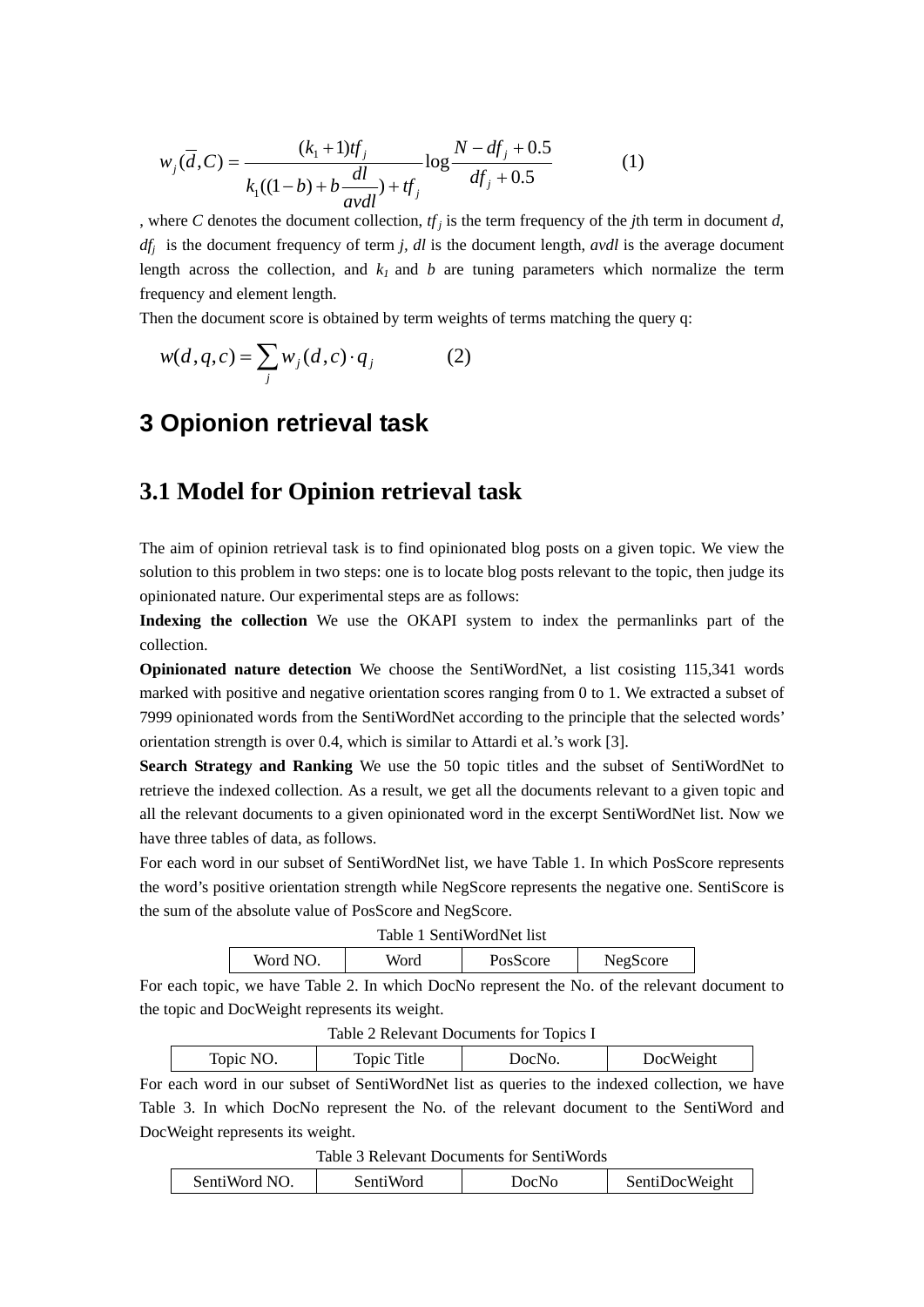Then for each relevant document for a given topic, we have  $R(d)$  as the relevance value of the document.

$$
R(d) = DocWeight \cdot \sum_{i} SentiDocWeight_i \cdot (|PosScore_i| + |NegScore_i|)
$$
 (3)

, where *SentiDocWeight*, is the DocWeight for the ith SentiWord that is in the Document relevant to the topic.

#### **3.2 Runs**

We made three automatic runs for the opinion retrieval task.

**NOOPWHU1** is for opinion task with all opinion-finding features turning off. It is based on OKAPI system.

**OTWHU101** ranked based on the multiple of doc weight for Topics and Opinionated weight of each doc. It is based on Okapi system with stemmed Index.

**OTWHU102** is ranked based on the doc weights for each Topic, posprocessed according to a certain threshold value of opinionated nature. It is based on Okapi system with stemmed Index.

| RunID    |          | MAP    | $R$ -prec | bpref  | $recip$ $rank$ | P10   |
|----------|----------|--------|-----------|--------|----------------|-------|
| NOOPWHU1 | opinion  | 0.0011 | 0.0071    | 0.0072 | 0.0303         | 0.008 |
|          | topicrel | 0.0016 | 0.0111    | 0.01   | 0.0539         | 0.02  |
| OTWHU101 | opinion  | 0.0011 | 0.007     | 0.0061 | 0.0572         | 0.012 |
|          | topicrel | 0.0016 | 0.0093    | 0.0094 | 0.0786         | 0.022 |
| OTWHU102 | opinion  | 0.0011 | 0.0071    | 0.0072 | 0.0303         | 0.008 |
|          | topicrel | 0.0016 | 0.0111    | 0.01   | 0.0539         | 0.02  |

Table 4 Results for Opinion Retrieval task.

#### **3.3 Polarity Subtask**

As for the polarity subtask, which requires us to determine whether the opinions in the retrieved blog posts are positive or negative, we solve this by assign each relevant document for a given topic a P(d) value, where

$$
P(d) = \sum_{i} SentiDocWeight_i \cdot PosScore_i - \sum_{j} SentiDocWeight_j \cdot NegScore_j \quad (3)
$$

, and *i* is the number of positive words in the relevance document, *j* the number of negative words. If *P(d)*≥0.4, we assign the document a positively opinionated label. If *P(d)*≤0.2, we assign the document a negatively opinionated label. If  $0.2 \leq P(d) \leq 0.4$ , we assign the document a mixed polarity label.

We have two groups of result corresponding to the Opinion retrieval task.

| RunID               | Raccuracy | Acc5  | Acc10 | Acc15  |
|---------------------|-----------|-------|-------|--------|
| OTPSWHU101   0.0022 |           | 0.008 | 0.004 | 0.0027 |
| OTPSWHU102          | 0.0032    |       | 0.004 | 0.0053 |

Table 5 Results for polarity subtask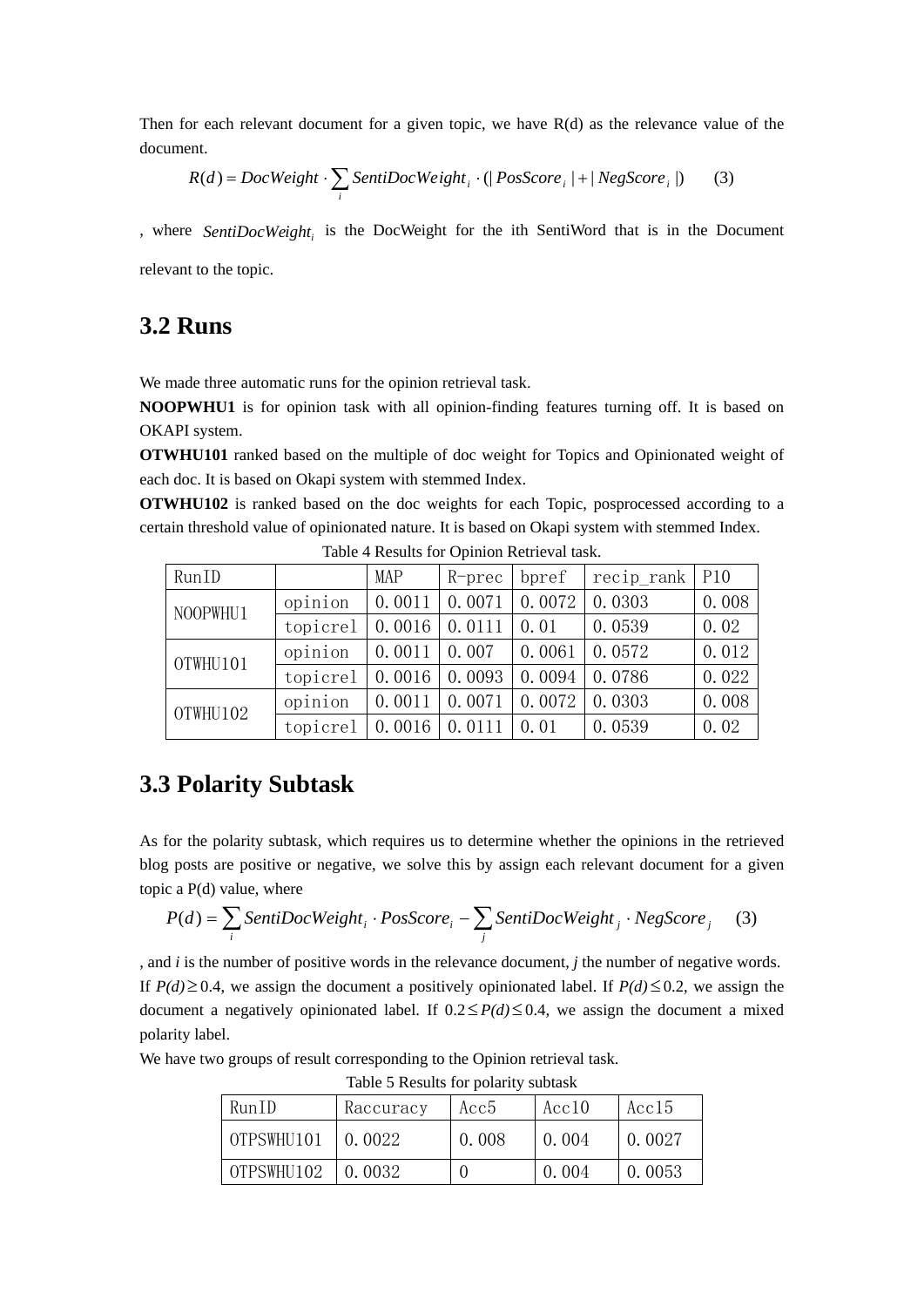### **4 Blog distillation task**

#### **4.1 Model for Blog distillation task**

We first scan the permalinks part of the collection to result a mapping between the FeedNos and the PermalinksNos or the DocNos. We use the topic as queries to retrieve the collection, result a table as blow.

| Table 6 Relevant Documents for Topics II        |  |  |  |  |  |  |
|-------------------------------------------------|--|--|--|--|--|--|
| Topic Title<br>DocWeight<br>Topic NO.<br>DocNo. |  |  |  |  |  |  |

Then for each topic, we sum up all the DocWeights for the all the DocNo that belongs to the same FeedNo.Then we rank the FeedNos according to the value of R(d) to determine the Topical relevance of a certain feed.

$$
R(d) = \sum_{i} DocWeight_{i} \qquad (4)
$$

#### **4.2 Runs**

We made four automatic runs for the Blog Distillation Task.

**TDWHU100** is based on OKAPI system, with the raw permanlinks part of the BLOGS06 Collection, using only title as queries. Results are ranked based on combinations of doc weights for all relevant feeds.

**TDWHU101** is based on OKAPI system, with the raw permanlinks part of the BLOGS06 Collection, using the description as queries. Results are ranked based on combinations of doc weights for all relevant feeds.

**TDWHU200** is based on OKAPI system, with cleaned permanlinks part of the BLOGS06 Collection, using titles as queries. Results are ranked based on combinations of doc weights for all relevant feeds.

**TDWHU201** is based on OKAPI system, with cleaned permanlinks part of the BLOGS06 Collection, using the description as queries. Results are ranked based on combinations of doc weights for all relevant feeds.

| Table 7  |        |        |        |                    |        |  |
|----------|--------|--------|--------|--------------------|--------|--|
| RunID    | MAP    | R-prec | bpref  | $recip$ rank   P10 |        |  |
| TDWHU100 | 0.0117 | 0.0333 | 0.0241 | 0.1315             | 0.0422 |  |
| TDWHU101 | 0.0071 | 0.0138 | 0.0111 | 0.0534             | 0.0156 |  |
| TDWHU200 | 0.0135 | 0.0419 | 0.0297 | 0.1386             | 0.0578 |  |
| TDWHU201 | 0.008  | 0.0199 | 0.0138 | 0.0559             | 0.0156 |  |